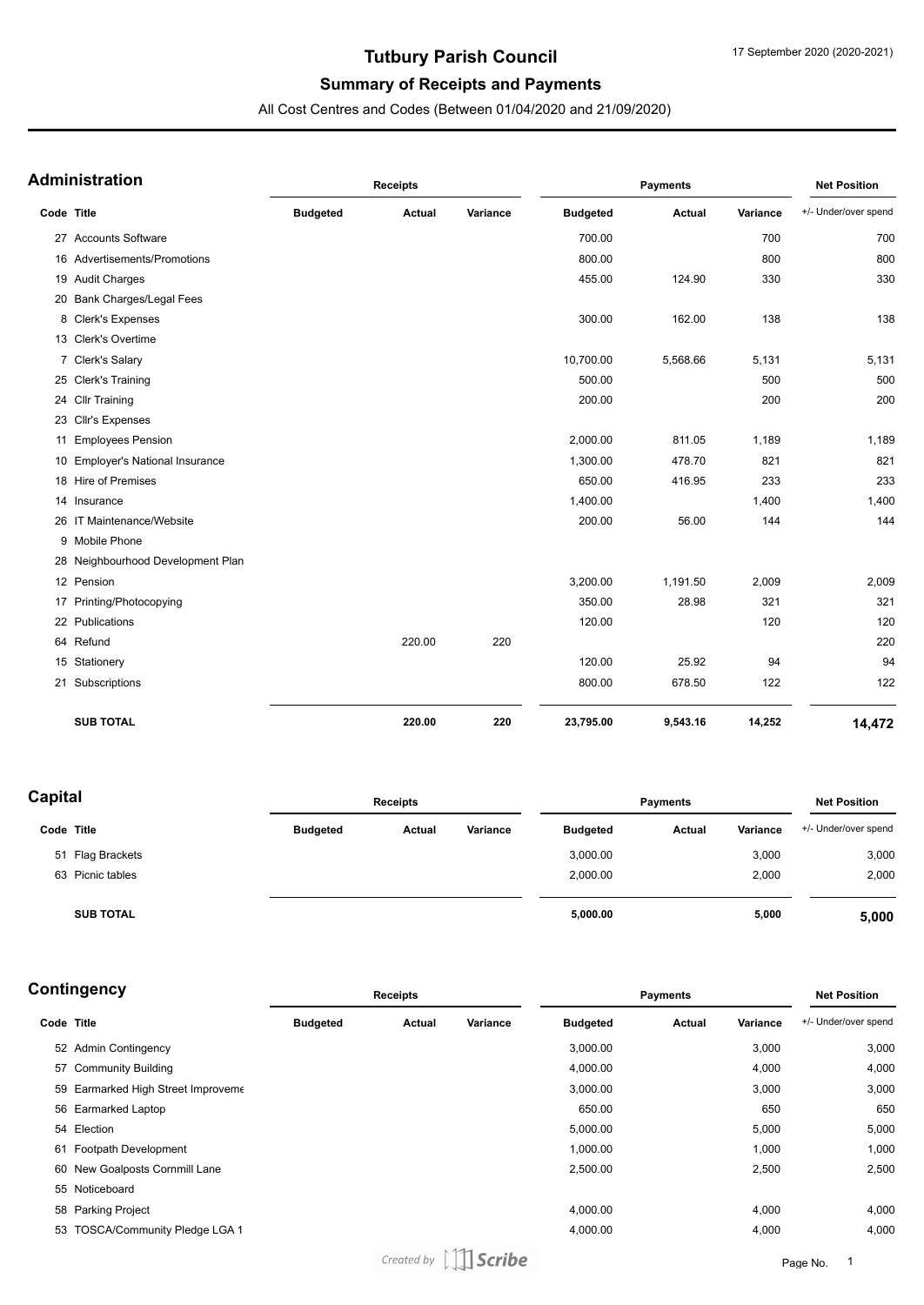## **Tutbury Parish Council**

### **Summary of Receipts and Payments**

All Cost Centres and Codes (Between 01/04/2020 and 21/09/2020)

| SUR TOTAL | 27.150.00<br>. | 27,150 | ,150<br><u>. на пример</u> |
|-----------|----------------|--------|----------------------------|
|           |                |        |                            |

#### **Highways, Footpaths & Bus Shell**

| $\frac{1}{2}$ liyiiways, Footpatris & Bus Sile |                 | <b>Receipts</b> |          |                 | <b>Payments</b> |          | <b>Net Position</b>  |
|------------------------------------------------|-----------------|-----------------|----------|-----------------|-----------------|----------|----------------------|
| Code Title                                     | <b>Budgeted</b> | Actual          | Variance | <b>Budgeted</b> | Actual          | Variance | +/- Under/over spend |
| 30 Bus Shelter Maintenance                     |                 |                 |          | 1.000.00        | 428.02          | 572      | 572                  |
| 32 Planter Maintenance                         |                 |                 |          | 2,000.00        | 689.68          | 1,310    | 1,310                |
| 31 Rights of Way Maintenance                   |                 |                 |          | 1,000.00        | 250.00          | 750      | 750                  |
| 29 Street & Bus Shelter Cleaning               |                 |                 |          | 4,000.00        | 1.690.00        | 2,310    | 2,310                |
| <b>SUB TOTAL</b>                               |                 |                 |          | 8,000.00        | 3,057.70        | 4,942    | 4.942                |

| Income     |                          |                 | <b>Receipts</b> |           |                 | <b>Payments</b> |          | <b>Net Position</b>  |
|------------|--------------------------|-----------------|-----------------|-----------|-----------------|-----------------|----------|----------------------|
| Code Title |                          | <b>Budgeted</b> | Actual          | Variance  | <b>Budgeted</b> | Actual          | Variance | +/- Under/over spend |
|            | 2 ESBC Tax Support       | 1.541.44        | 1,000.50        | $-541$    |                 |                 |          | $-541$               |
|            | 3 Interest               | 11.00           | 4.39            | $-7$      |                 |                 |          | $-7$                 |
|            | 5 Other Grants/Donations |                 |                 |           |                 |                 |          |                      |
|            | 4 Playing Fields Charges | 500.00          |                 | $-500$    |                 |                 |          | $-500$               |
|            | 1 Precept                | 44.041.21       | 22,923.04       | $-21,118$ |                 |                 |          | $-21,118$            |
|            | 6 VAT Reclaim            |                 | 2,407.42        | 2,407     |                 |                 |          | 2,407                |
|            | <b>SUB TOTAL</b>         | 46,093.65       | 26,335.35       | $-19,758$ |                 |                 |          | $-19,758$            |

## **Parks & Open Spaces Code Title Budgeted Actual Variance Receipts Payments Net Position Budgeted Actual Variance** +/- Under/over spend 37 Caretaker Contract 36 Changing Room Maintenance 2,000.00 283.66 1,716 1,716 38 Changing Room Power & Water 850.00 184.25 666 666 40 Churchyard Maintenance 3,000.00 2,000.00 1,000 1,000 39 Closed Church Yard Mowing 3,000.00 750.00 2,250 2,250 41 Elm Lane 200.00 90.31 110 110 34 Playing Field Maintenance 3,000 3,000 3,000 3,000 3,000 3,000 3,000 3,000 3,000 35 Playing Fields Mowing Contract 3,200.00 3,200 3,200 33 Playing Fields Rents 1,300.00 390.00 910 910 42 Triangle Maintenance 1,000.00 125.00 875 875 **SUB TOTAL 17,550.00 3,823.22 13,727 13,727**

| <b>Section Charities &amp; 137</b> |                                  | <b>Receipts</b> |        | <b>Payments</b> |                 |        | <b>Net Position</b> |                      |
|------------------------------------|----------------------------------|-----------------|--------|-----------------|-----------------|--------|---------------------|----------------------|
| Code Title                         |                                  | <b>Budgeted</b> | Actual | Variance        | <b>Budgeted</b> | Actual | Variance            | +/- Under/over spend |
|                                    | 50 Best Kept Village Competition |                 |        |                 | 300.00          |        | 300                 | 300                  |
|                                    | 45 Christmas Decorations         |                 |        |                 | 600.00          |        | 600                 | 600                  |
|                                    | 62 Flag Brackets and Poles       |                 |        |                 | 2,600.00        |        | 2.600               | 2,600                |
|                                    | 44 Flower & Bulb Planting        |                 |        |                 |                 |        |                     |                      |